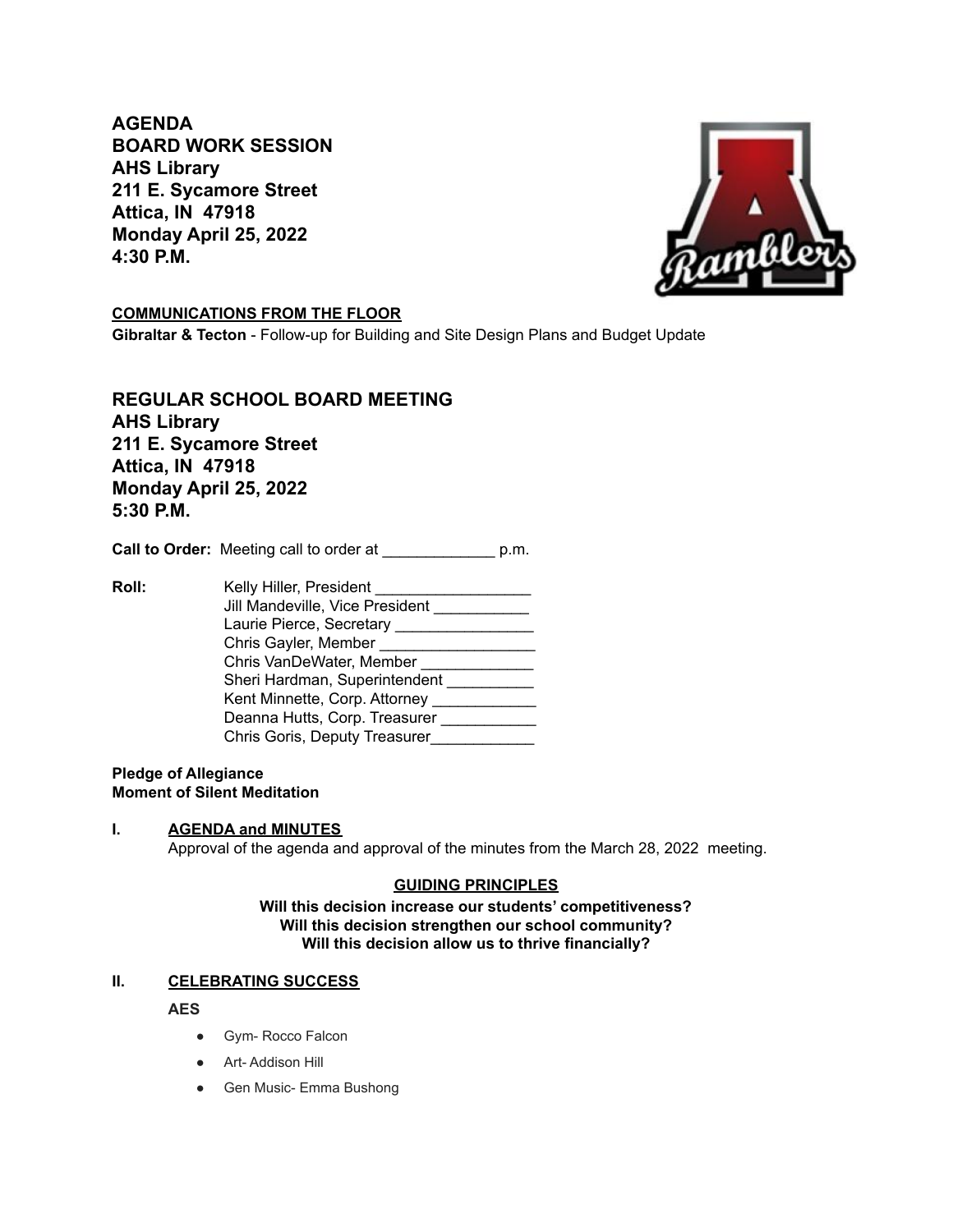- Choir- Berklie Hardman
- **Band- Hayden Elliot**
- Violins- Laila Divan
- SEL- Teagan Henry

## **AHS**

● Every 15 Minutes

## **III. COMMUNICATIONS FROM THE FLOOR**

**Gibraltar & Tecton** - Follow-up for Building and Site Design Plans and Budget Update Alignment of Scope and Approval to Proceed with Construction Documents

# **IV. COMMUNICATIONS FROM THE BOARD**

## **V. REPORT OF THE SUPERINTENDENT**

**Each board member has reviewed the following items through their board packet. This information is distributed the week prior to allow thorough thought on each item.**

- 1. Recommendation to approve the resolution authorizing the restatement of the Qualified Retirement Plan.
- 2. Open Public Hearings
	- a. Hearing on Lease Agreement
	- b. Hearing on Additional Appropriations
- 3. Close Public Hearings
- 4. Recommendation to approve the resolution to authorize the execution of the Lease.
- 5. Recommendation to approve the resolution for additional appropriations not to exceed \$19,300,000.
- 6. Recommendation to approve the resolution assigning construction bids to building corporation once received.
- 7. Recommendation to approve the resolution approving Amendment and Supplement for 2022 and 2023 Bonds to Continuing Disclosure Undertaking documents.
- 8. Recommendation to approve the resolution approving Bond Anticipation Notes and Bonds in multiple series.